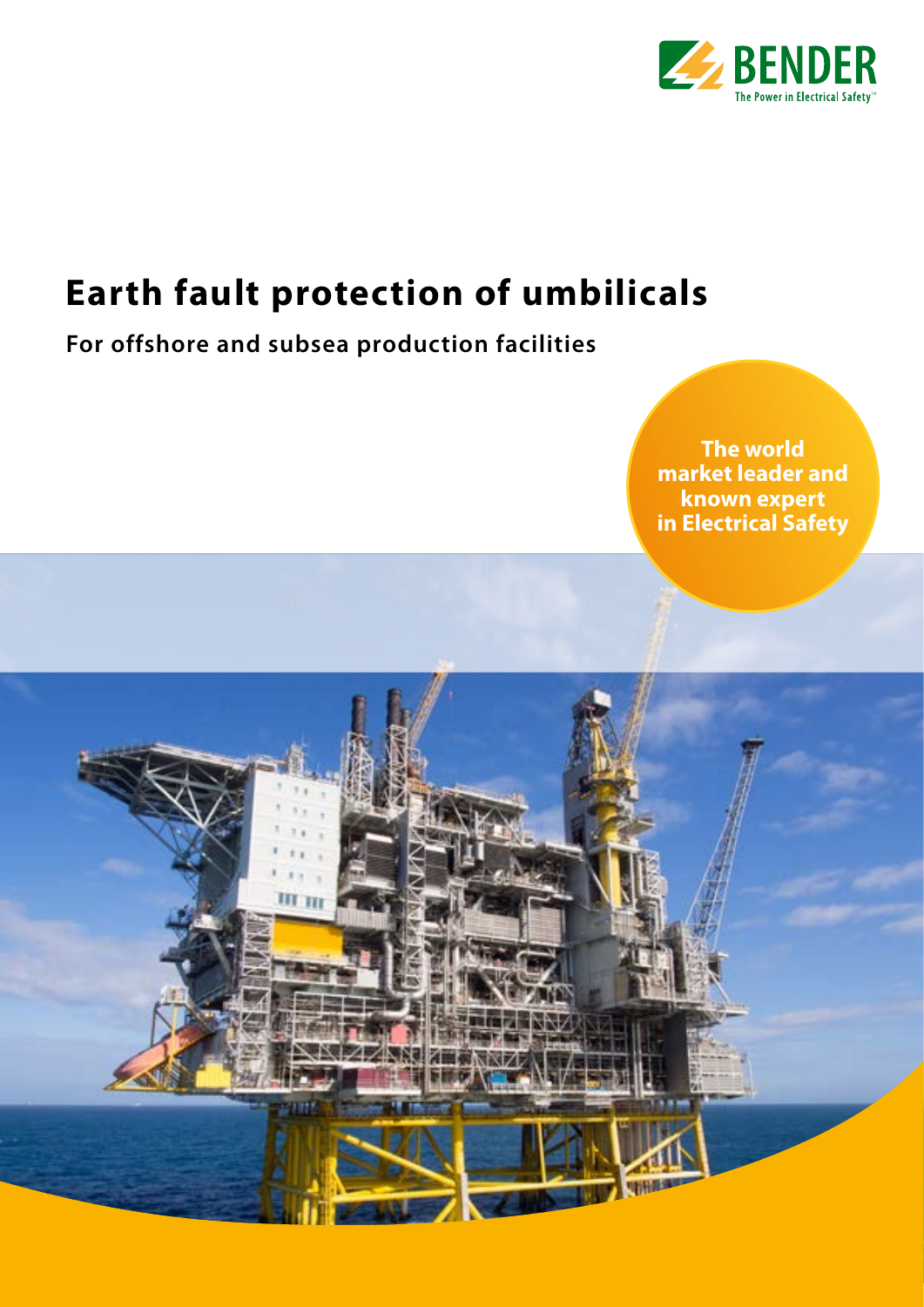- and maintenance planning possibilities
- already during installation phase
- in parallel cables
- 

# **activated**



**iso685 & isoHR685 Insulation monitoring for unearthed systems - Cable insulation monitoring - Remote reporting**

**Bender's earth fault location** system significantly reduces to the load level - all while the system remains online. Fault loca-Modbus TCP.

## **Avoiding costly downtime in offshore facilities Insulation monitoring**





*KNHZANNIN* 

- **Products for virtually any offshore** application - platforms, umbilicals, ROVs, and FPSO vessels.
- Advanced warning in case of ground faults and insulation failure with 10 GΩ measuring range using the latest in earth fault monitoring technology for AC,
- µF leakage capacitance and up to 100 parallel capacitively coupled cables.
- **Monitoring power cables up to** AC 1000 V 2ph, AC 690 V 3ph and 460 Hz.
- Communication solutions allow cians or integration into modern

Non-Productive Time (NPT) is a well-known acronym throughout the oil & gas industry and subsea environment which causes substantial time and turnover losses, e.g. in petroleum production. NPT is estimated to cost upwards of \$100 to \$500 million annually. Equipment such as blow-out preventers (BOPs) and top drives can account for 51 % - 75 % of all equipment-related NPT.

With over 70 years of experience in on-board electrical safety, Bender is a worldwide leading provider of electrical safety equipment for the oil & gas and subsea industry. Bender's advanced earth fault protection equipment continuously monitors system integrity and provides advanced warning of potential earth faults and system insulation failure.

The "worldwide unique" effective measuring range of 10 GΩ makes it possible to monitor and test the system already during the installation of the subsea equipment and the connection of the individual cables. This allows potential faults to be detected and eliminated at an early stage before expensive NPT occurs. Through continuous and reliable measurement in the giga-ohm range, the first interferences and damage can be detected at an early stage in operation and the safe and standard-compliant operation can be ensured by gaining valuable lead time for time-consuming procurement and installation.

Thanks to the enhanced measurement method, cables with high leakage capacitances and parallel cables with capacitive coupling in the umbilical can be monitored simultaneously without the measurements affecting each other. Coupling devices extend the range of monitorable voltage levels up to AC 12 kV and DC 1760 V and the systems can be designed cost-effectively.